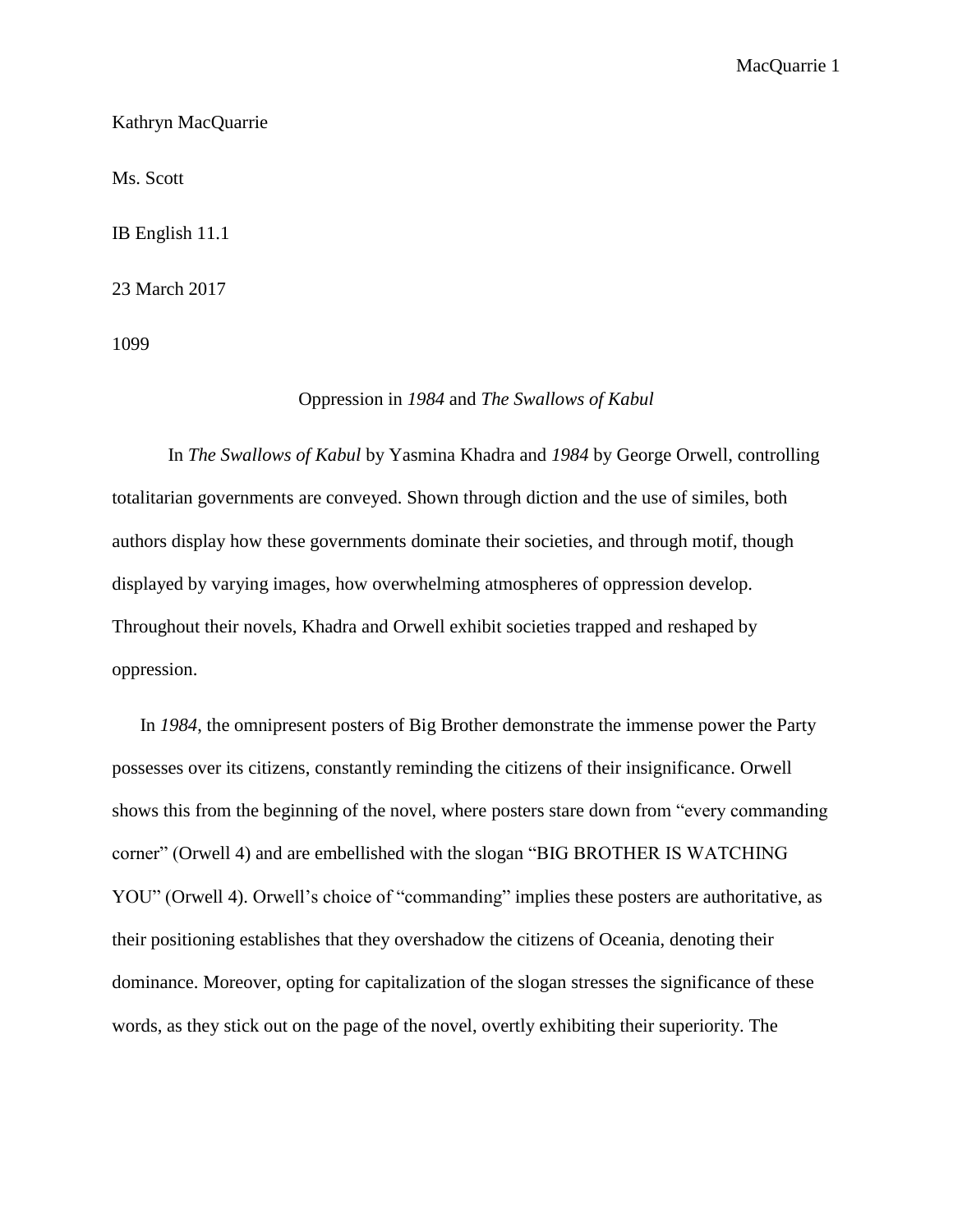MacQuarrie 2

capitalization also causes the slogan to remain fixated in one's mind, allowing one to constantly remember Big Brother's omnipotence.

Through the motif of Big Brother, Orwell reveals the subjugation of Oceania's society. As Big Brother is "constantly [seen] on posters" (Orwell 294), there is never a moment where his "enormous face" (Orwell 294) is out of mind, reminding one that Big Brother is scrutinizing their every move. Orwell's diction of describing Big Brother as "enormous" presents the supremacy Big Brother holds, as his size implies that he physically overpowers Oceania's citizens, leaving them inferior. Also, Orwell has Winston "always [thinking of Big Brother's face] as being a metre wide" (Orwell 294) and believing the eyes of Big Brother "followed you to and fro" (Orwell 294). The simile used to describe the immense width of Big Brother's face depicts the image of a colossal, intimidating facade supressing Oceania solely by its size, confining Oceania by its magnitude. The imagery of Big Brother's eyes invokes a sensation of uneasiness, denoting that one is under constant surveillance. Orwell uses this to display oppression, as it exposes that one never has a moment of privacy; the Party is always watching.

Furthermore, Orwell concludes the novel with a feeling of inferiority, where Big Brother towers above Oceania's citizens. This use of framing reiterates the importance of Big Brother, as having him at both the beginning and end conveys that he is inescapable and shall never be overcome. Additionally, in the novel Winston describes Big Brother as "[the] colossus that bestrode the world" (Orwell 310). Orwell's choice of "colossus" and "bestrode" indicate superiority, as this hyperbole of size makes Big Brother resemble a deity, with his vast size allowing him to conquer the planet.

Lastly, Orwell's decision to conclude with Winston "[loving] Big Brother" (Orwell 311) implies the Party's totalitarian rule cannot be defeated. This is revealed as Orwell had Winston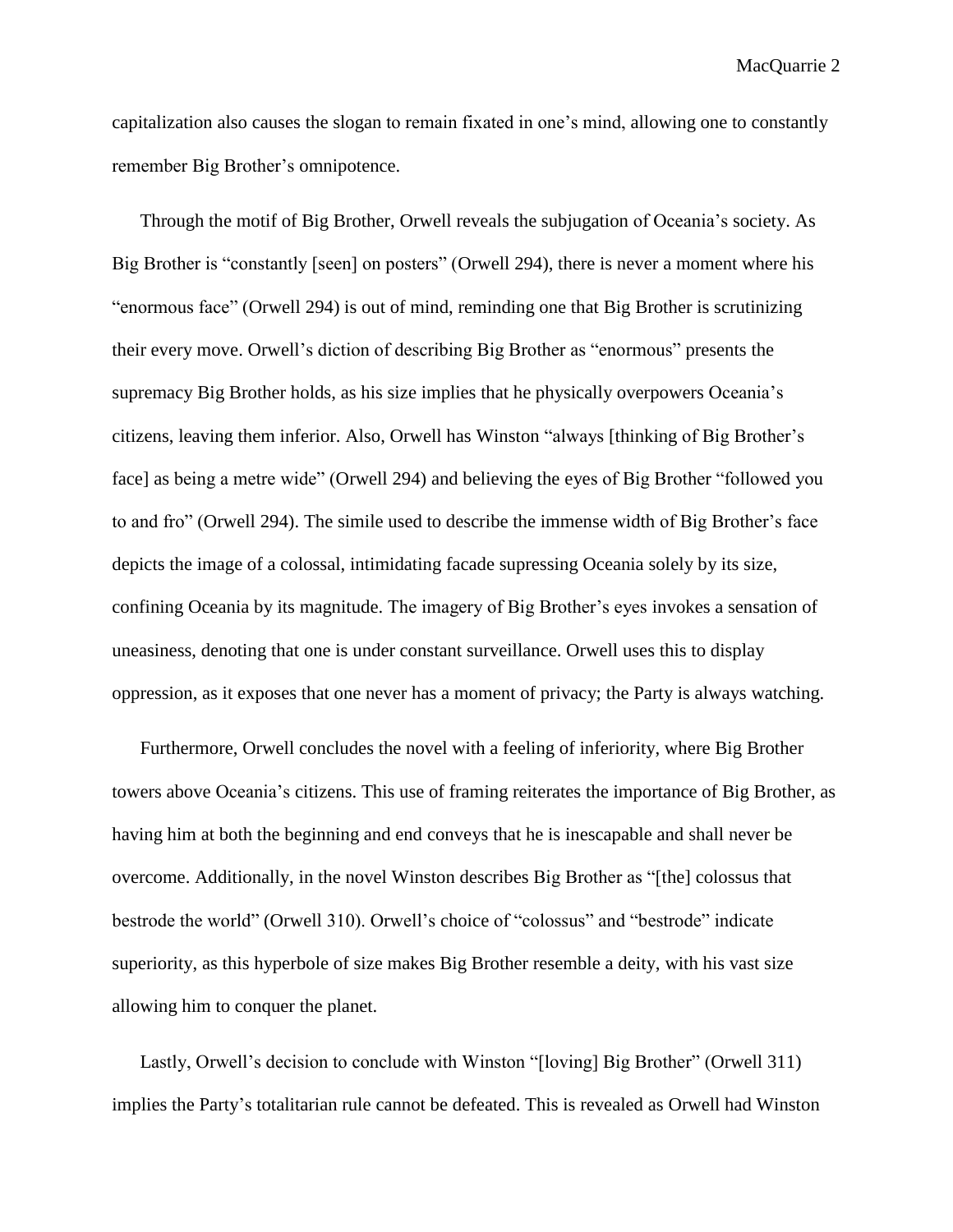severely "loathing" (Orwell 17) Big Brother at the beginning and despising the Party's concepts. Through altering Winston's character, changing his opinion of Big Brother to love, Orwell shows that under their domain, the Party controls everything and makes it apparent that even those who rebel cannot succeed in overpowering them. No matter one's efforts, they remain dominated by the Party, trapped in oppression.

Comparably, Khadra's repetition of "relentless heat" (Khadra 5) in *The Swallows of Kabul* displays the same sense of oppression. Like Orwell, Khadra shows this motif from the beginning of the novel, where "the heat has scorched and smothered" (Khadra 1) its surroundings, leaving nothing but an environment of discomfort and unease. As Big Brother represented the Party, heat correlates to the Taliban, as they too have "smothered" Kabul, reshaping it and annihilating anyone who countered them, dominating Kabul's society.

Khadra continues to show the domination of heat and the Taliban as a "mass of hot, moist air presses down on [Kabul]" (Khadra 60). By personifying the heat, Khadra literally describes the heat as suppressing the citizens, as by pushing downwards, it compresses Kabul, leaving the citizens inferior. Moreover, describing the heat as a "mass", provides the imagery of an immense supremacy that cannot be overcome, like Big Brother's "enormous" (Orwell 294) facade in *1984*. The choices of "hot" and "moist" create a sense of unease, as it describes a repulsive environment, leaving one suffocated by the implacable heat. This atmosphere is comparable to that of Oceania in *1984*, as in both, the citizens remain confined in oppression.

Like Orwell, Khadra shows the intensity of a domineering dictatorship by displaying the intensity of their control. On page 81, heat "beats down like a blacksmith", crushing the citizens below. This simile demonstrates the strength of this heat, as it hammers down on Kabul, suppressing those below. The same authority is unveiled in *1984*, where Big Brother's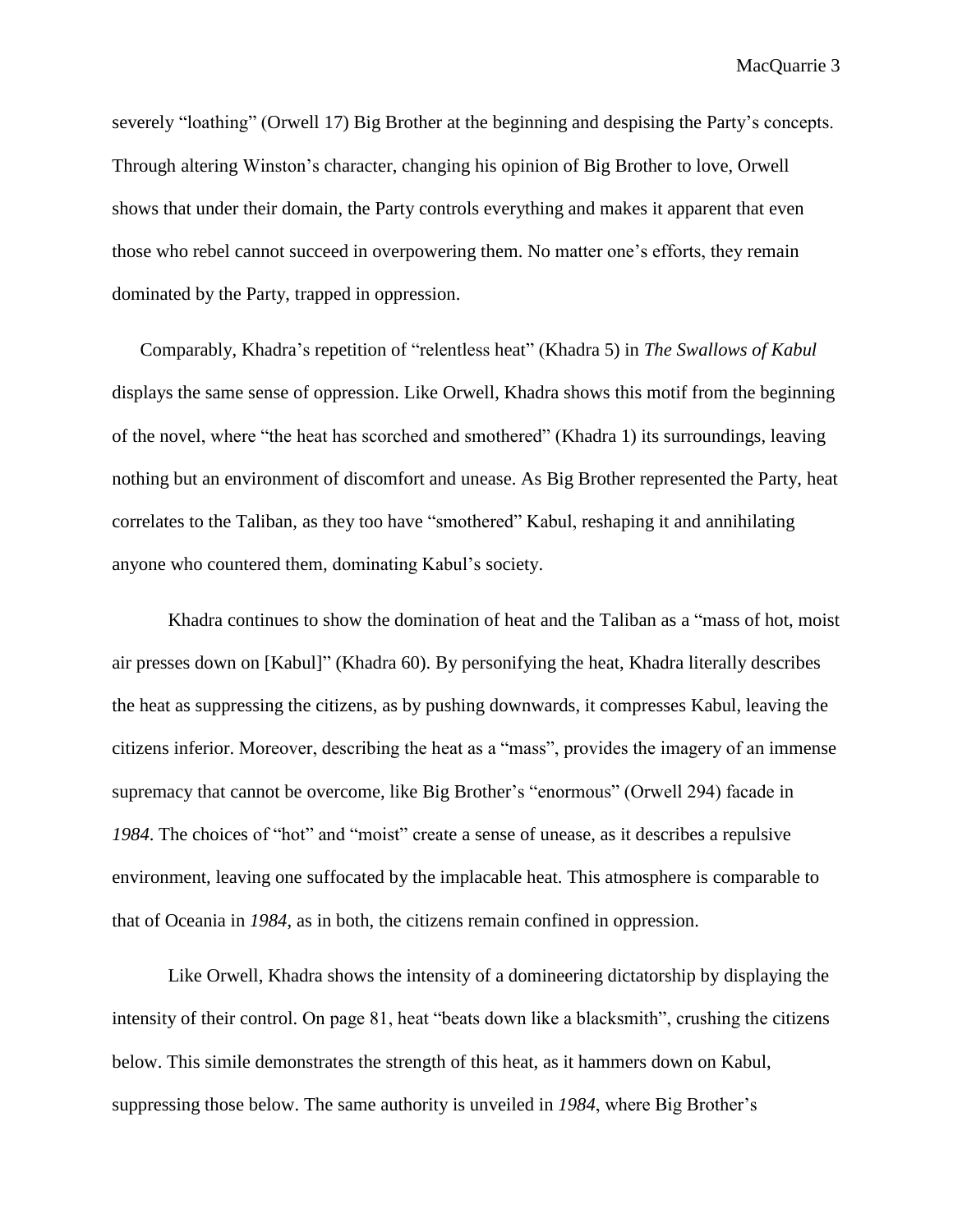MacQuarrie 4

"colossus" (Orwell 310) figure looms above Oceania, smothering the citizens beneath him. Additionally, by Khadra having the heat "beat down" on Kabul, she implies that heat governs Kabul, as it constantly looms over the city, like Big Brother scrutinizing Oceania's society in *1984*. By confining their societies in oppression, both authors denote complete domination.

Comparably to Orwell, Khadra concludes her novel with an atmosphere of suppression. Whereas Big Brother stares down at Winston, the "dangerously hot" (Khadra 192) heat beats down upon Atiq. This framing illustrates that heat relentlessly traps Kabul; heat importunately pursues, no matter one's efforts to escape it. As Khadra displays heat throughout the novel, she, like Orwell, suggests the tyranny cannot be overcome. Moreover, describing the heat as "dangerous" incites the sense that this heat is threatening and that it should not be countered, comparable to Big Brother in *1984*. Also, like Winston in *1984*, Atiq's mental state changes, revealed after Musarrat's execution. Atiq, "looking like his own ghost" (Khadra 190), mindlessly wanders through Kabul, and later "violently [tears]" (Khadra 194) burqas from women in his search for Zunaira. Under the Taliban, Khadra shows that Atiq could not prevent the execution, and this caused him to ultimately lose his sanity, like Orwell having Winston succumb to the Party.

In their novels, Khadra and Orwell exhibit how oppression consumes a society. The effects of dictating governments are consistently shown throughout both novels, implying the same atmosphere of domination. Orwell illustrates Big Brother and the Party's control, whereas Khadra incorporates heat throughout her novel, ensuring the Taliban's power is apparent. Both authors concluding with their main characters in altered mentalities conveys the same idea: when a totalitarian government retains control of a society, they trap it in oppression, leaving the citizens subjugated to their rule.